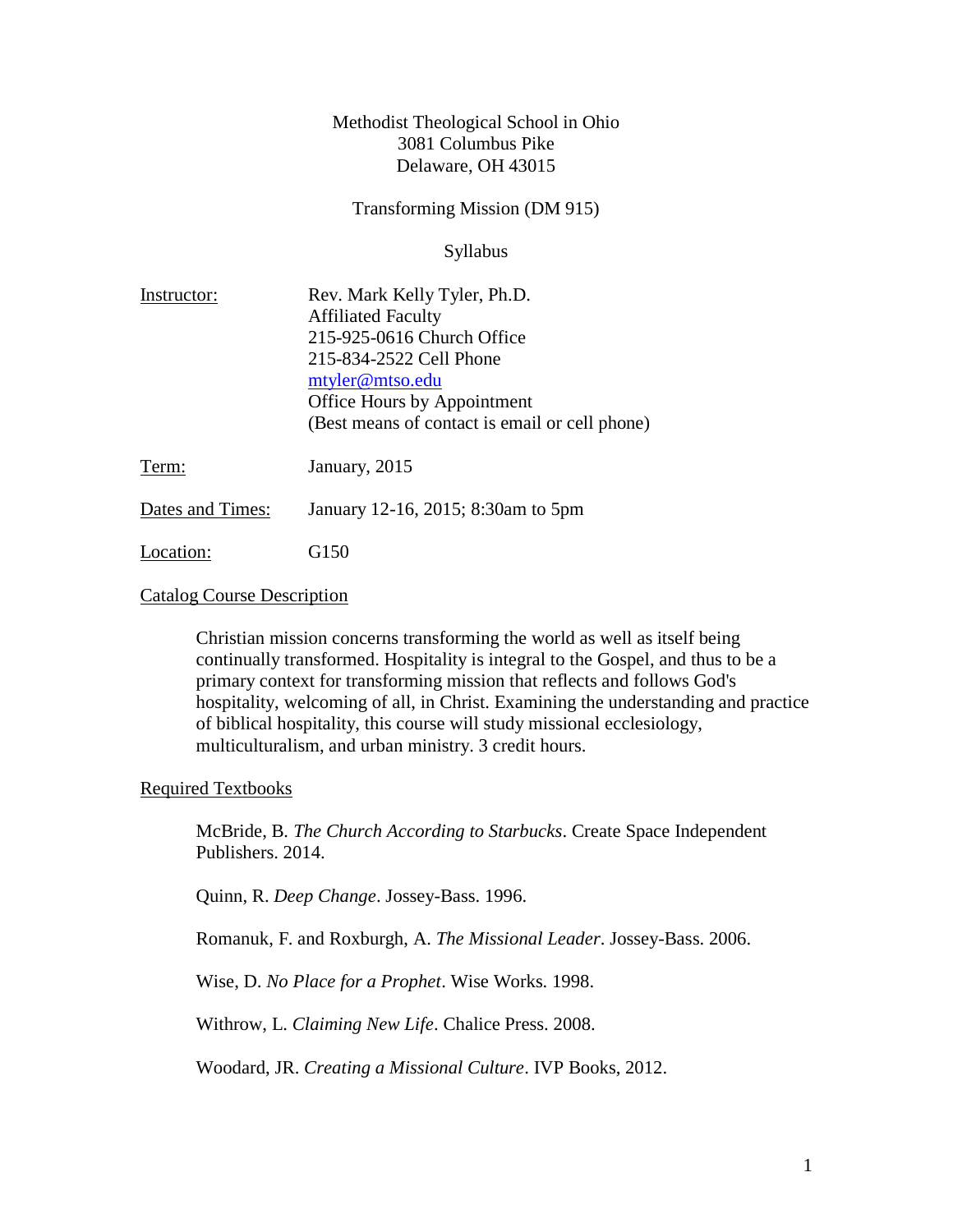#### Pre-Class Assignments

- 1. Prior to the first day of class, each student will have read all of the required text books. You should have a working knowledge of each text so that the group can have a constructive conversation.
- 2. Each student will write a 500 to 600 word critique for each required text book in light of the course description at the top of the syllabus. This is due by the beginning of the first class.
- 3. This last request is to help me better prepare me for how best to teach the course to each of you. Each student will provide the following to me via email by December 15, 2014:
	- a. 250 to 500 words about who you are and why you are in this program. You should include what you hope the D.Min. will help you do in ministry and how you expect this class to fit that outcome.
	- b. A copy of your mission statement for the ministry context you are currently serving (it can be the local church or the denomination if your setting is a congregation).
	- c. Briefly state what you hope to walk away with from this course as it relates to points A and B.

### In-Class Assignments

Each student will help lead the discussion on one of the text required text books. Because we have more students than books, some students will share in presenting the same text. Assignments will be made on the first day of class and students will draw upon the written pre-class assignments.

# Post-Class Assignment Due on March 2<sup>nd</sup> at 5pm

You will write an integrated paper on the course. The paper will be 4000 to 5000 words with full citations, written in either Chicago or Turabian style. The paper will demonstrate evidence of understanding the nature and process of how change occurs in the life of the church (or organization), the role of the leader in that process, and lay out a clear map for changing your ministry context utilizing what you've learned in the course. The paper should address the central themes of the course, such as missional ecclesiology, hospitality, etc.

### Schedule

- Monday
	- o Introductions and Course Overview
	- o Discussion on Deep Change
	- o Discussion on Claiming New Life